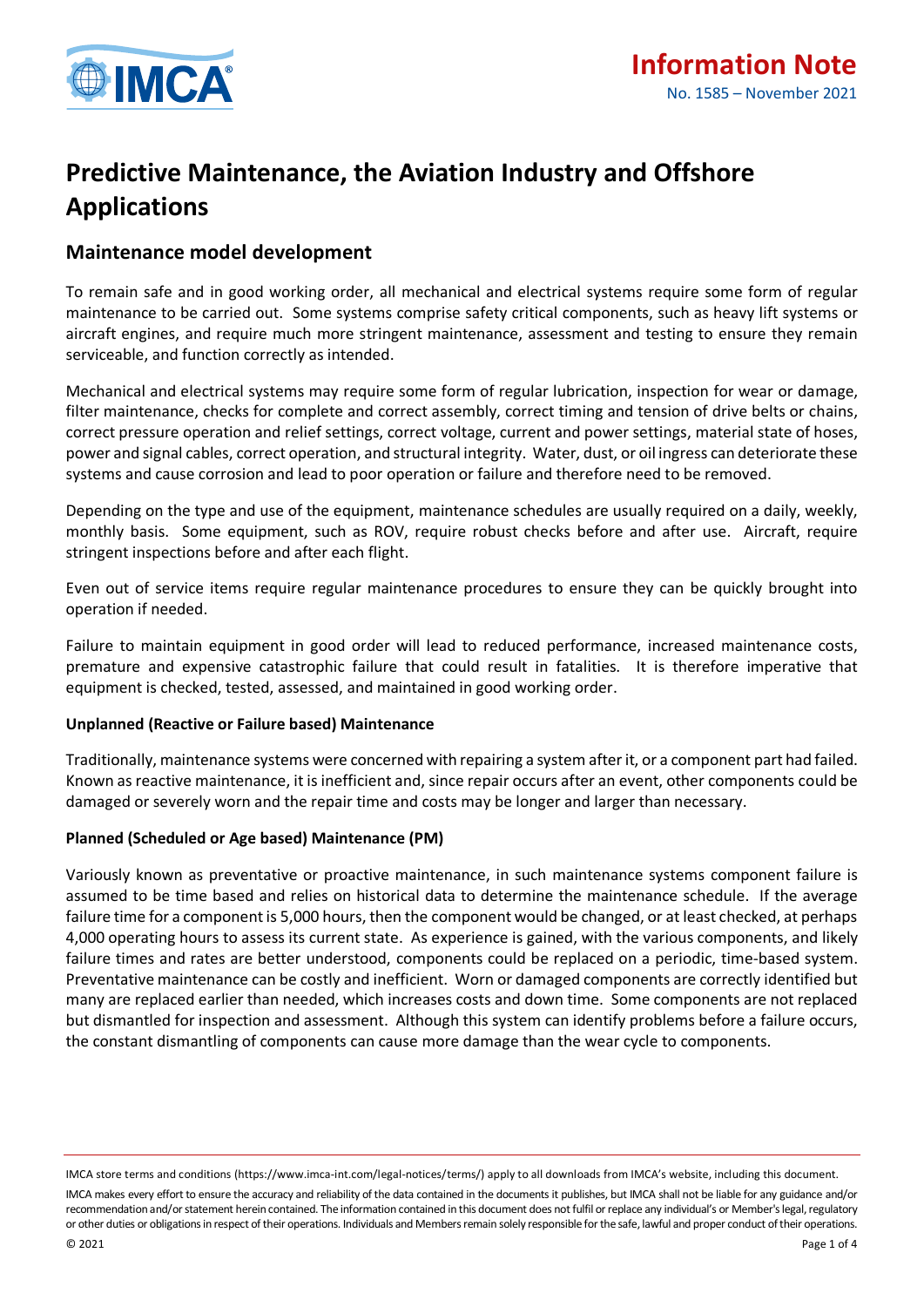

**Maintenance Models Comparison**

# **Predictive (Condition based) Maintenance (PdM)**

This is a modern maintenance system which requires up to date knowledge of the current state of the system components. The actual state of the equipment determines what maintenance is necessary and when. The system relies on the analysis and use of sensors and data, combined with the various reports from operators and maintainers.

## **PdM and the aviation industry**

Commercial airlines need to maximise the use of their aircraft. A non-operational aircraft is a financial liability to the operating company. An aircraft on ground (AOG) situation, where the aircraft cannot be flown due to an anomaly, or defect, deemed serious enough to ground the aircraft, can be costly. Not only does a replacement aircraft need to be sourced, possibly relocated, compensation to passengers may be due and the unserviceable aircraft repaired, company image may also be damaged. The use of data analysis to accurately predict system condition and prevent unscheduled maintenance has been used for many years in aviation. Originally, the OEM's of various aircraft equipment drove the use of such data analysis. In the 1990's Boeing, used its In-Service Data Program in collaboration with its 777 aircraft customers to share operational data to improve the availability and reliability of the aircraft. While these analytical data systems were successful, it is not until relatively recently that more sophisticated "real time" predictive maintenance software tools were introduced. Air France/KLM's engineering and maintenance released Prognos in 2015. Boeing's, Boeing Analytx and Airbus's Skywise were both introduced in 2017. Collins aerospace Ascentia system is reported to show a 30% decrease, in delayed and cancelled flights, due to the real time monitoring of components and systems on the 787 Dreamliner fleet and a 20% decrease in unscheduled component removal on the 777 aircraft fleet. The Prognos system is also able to retrieve data from the aircraft whilst in-flight and during turnarounds (the servicing carried out between flights).

Known more generally as Aircraft Health Monitoring (AHM) the use of predictive maintenance software tools has produced some impressive results, but there are some drawbacks. Research, conducted in 2016, has suggested that by 2026 the global aircraft fleet could generate 98 million terabytes of data annually. Much of this information will be useful but, with such large amounts of data, it is not currently clear how the data, from many different sources, can be synchronised and integrated to become useful.

As an example, an Airbus A350 aircraft has 6000 sensors producing 2.5 Tb of data every day. Everything from fuel flow, pressure and temperature to altitude, speed, weather, and air temperature are monitored. This real time data is combined with historical data and analysed to provide a maintenance schedule to give maximum aircraft availability and reliability.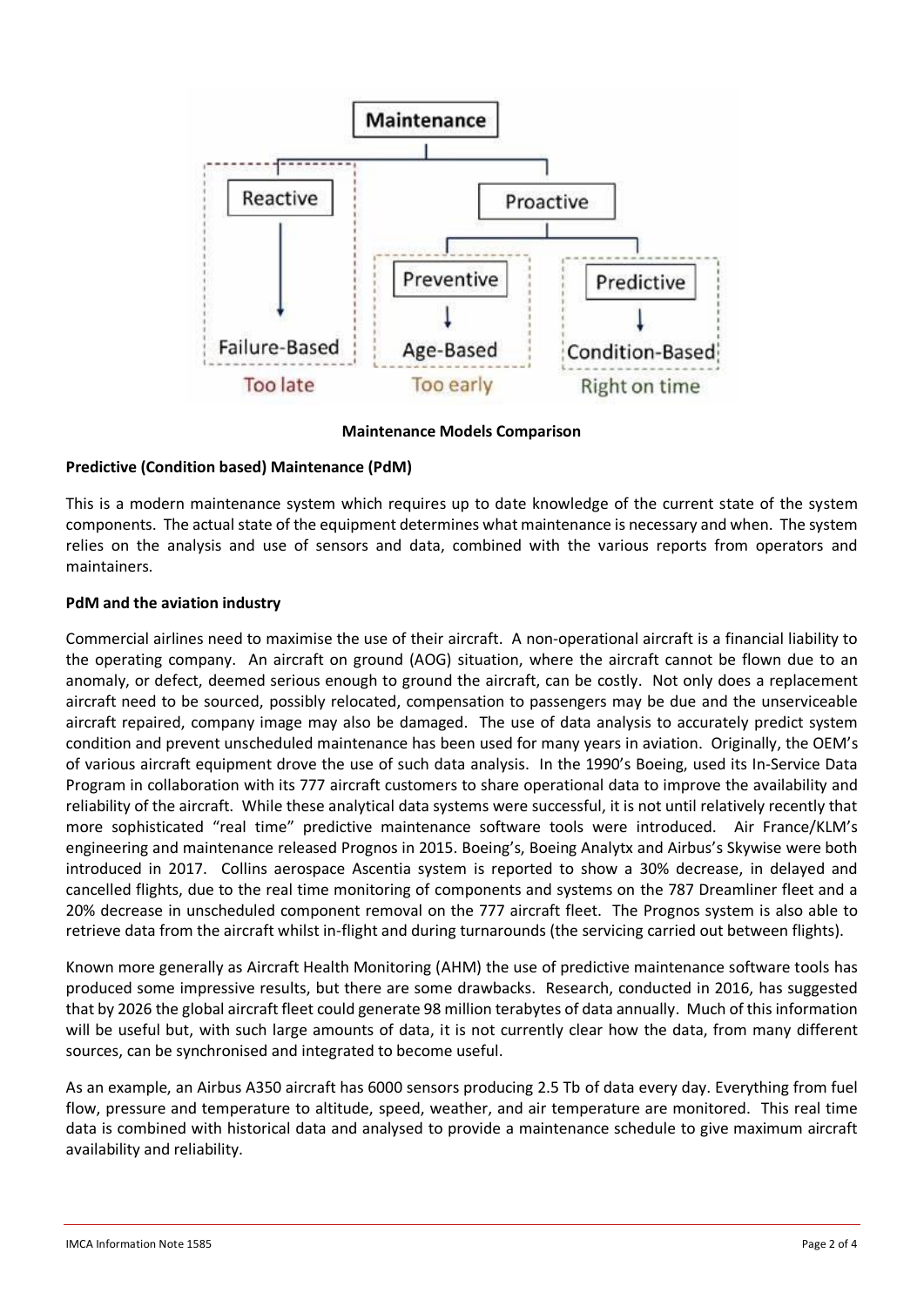Rolls Royce IntelligentEngine Engine Health Monitoring (EHM) system can now monitor engine line replaceable units (LRU's) and prepare and schedule replacements. Essentially the engine can "talk back" in real time to an operational centre and will respond to information requests concerning data for specific parts of the engine system.

Modern AHM systems can not only evaluate the aircraft systems condition, predict, and schedule when maintenance is required but can also link to the supply chain and arrange the appropriate spares at the correct location and ensure that all the necessary conditions are met for the servicing.

The use of these data driven and data mining technology to support maintenance have transformed the aviation industry. Predictive maintenance in aviation has:

- Improved operations by:
	- o More efficient forecast and management of inventory
	- o Better management of available resources
- Reduced costs by:
	- o Minimising the time equipment is being maintained
	- o Minimising the hours lost to maintenance
	- o Minimising the cost of spare parts and supplies.

#### **PdM in the Offshore O&G sector**

Due to the competitive nature of the aviation industry, it is easy to understand why PdM is a very attractive system, but does it have relevance to the offshore industry?

PdM is very relevant and has been employed, to a limited extent, in the Offshore O&G industry, mainly in the processing of products, for almost 20 years.

Like the aviation industry, O&G companies have been under severe pressure to remain competitive. The industry is just starting to recover from the severe downturn which began in 2014. Significant operator and stakeholder losses have resulted in indefinite delays to planned projects, bankruptcies, and job losses. The survivors were, in the main, those who manged their operational expenses more strictly and efficiently.

Maintenance is a critical, and ongoing, activity in any technical environment and, when done efficiently, assists the productivity and profitability of assets. Much of the O&G infrastructure is ageing, legacy equipment and to retro fit modern sensor systems, to allow for predictive maintenance, could prove expensive and not bring much gain. Systems currently being planned and designed will almost certainly incorporate the sensors systems required to allow for PdM. Prior to the slump, PdM systems were being incorporated into the projects being planned, highlighting the understanding that these systems are of benefit to the industry.

This is supported by McKinsey who estimate that 23% of the potential maximum offshore production capacity is being lost, representing \$60B which could, using data analytics in maintenance be recovered. Spark predict, in their "Improving Offshore Production with AI based Analytics" cite a major oil platform operator who have identified bottlenecks in their fluid separation processes which directly impact their production output. They have observed 5 to 10 unique equipment failure events annually, which resulted in a 10–15% downtime and \$8M of lost production for each event. Analysis showed that these failures were attributed to 3 components each of which were monitored by independent instruments and no synchronisation of data. A data driven analysis system was implemented with the result that the operator has been able to increase efficiency, highlight other areas of concern, detect anomalies in advance and resolving before they escalate to becoming a major problem and is now expanding the use of PdM to all its platforms.

Essentially PdM, as in the aviation industry, gives an oil company the benefit of being able to:

- More accurately predict maintenance requirements,
- Reduce unnecessary component replacement
- Minimise downtime
- Increase production
- Reduce unnecessary servicing and replacements
- Improve overall efficiency